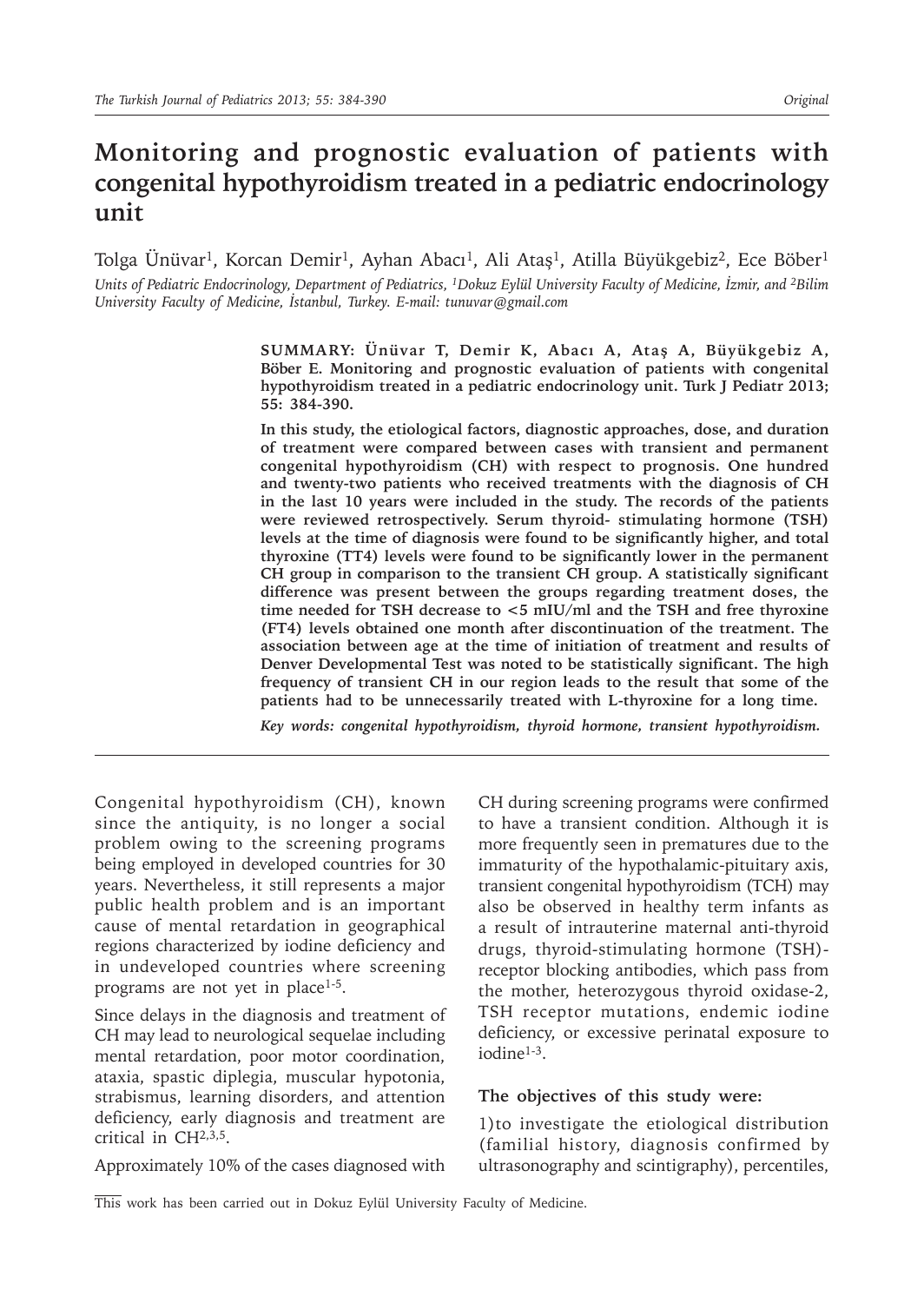ages at diagnosis, symptoms at presentation, thyroid functions at the time of diagnosis and during subsequent monitoring, and medication doses of patients with CH who presented to our center during the past 10 years before the start of the CH screening program, which was introduced by the Ministry of Health in 2007 in Turkey, and thus to compile the relevant data for our region,

2)to identify those diagnosed with TCH within this population and compare them to the patients with permanent congenital hypothyroidism (PCH) for risk factors, drug doses required for treatment, free thyroxine (FT4), free triiodothyronine (FT3), TSH at baseline and during the monitoring period, thyroid ultrasonography, and thyroid scintigraphy, and

3)to investigate associations of treatment compliance, age, gender, baseline TSH levels, starting doses of treatment, and etiology with mental prognoses (by Wechsler Intelligence Scale for Children-Revised (WISC-R) or Denver neurological measurements), and to reveal the problems during monitoring in patients treated for CH.

# **Material and Methods**

The study enrolled 122 patients (59 males, 63 females) treated in the past 10 years for CH in the Pediatric Health and Diseases Endocrinology Department of the Medical Faculty of Dokuz Eylül University. Of the patients with CH reviewed, 76.3% had PCH and 23.7% had TCH. Distribution of patients with PCH and TCH by etiology is provided in Tables I and II, respectively. The patients in the PCH group had a median age of 1.75 months (range: 0.5-19.5) at the time of presentation, while the median age of the patients in the TCH group was 3.1 months (range: 2.7-3.47). Patients' files were reviewed retrospectively. Age, gestational week, height standard deviation score (SDS), weight

SDS, familial history, and symptoms and age at diagnosis were recorded for each patient. Total thyroxine (TT4), total triiodothyronine (TT3), FT4, FT3, and TSH levels measured at baseline and one month, at one, two and three months after treatment start, and at one month after treatment discontinuation were also recorded. The doses the patients received at treatment start and after one, two and three years were calculated. Those who had undergone thyroid ultrasonography and Tc99m scintigraphy were recorded. The results of age-based WISC-R and Denver Intelligence Tests were documented for those for whom these measurements had been performed. Assessments were carried out by a psychologist specialized in pediatric psychiatry. Diagnostic criteria for TCH included normal thyroid function tests and normal physical and mental development following discontinuation of 2-3 years of routine treatment. Patients whose thyroid function tests returned to normal during the monitoring period were also categorized as TCH of the newborn.

# **Laboratory Investigations**

Elecsys reagent kits were used for TSH, FT4, FT3, TT4, and TT3 level measurements. Electrochemiluminescence immunoassay was performed by the "ECLIA" method using Roche Elecsys E170 device. Ranges considered normal were 0.4-5  $\mu$ IU/ml for TSH, 4.5-10.9  $\mu$ g/dl for TT4, 0.8-1.9 ng/dl for FT4, 60-181 ng/dl for TT3, and 1.57-4.71 pg/ml for FT3.

# **Statistical Evaluation**

The Statistical Package for the Social Sciences (SPSS) 11.5 package software was used for the statistical analyses of the data. Descriptive and frequency analyses were performed. Variables with non-normal distribution were expressed as median (25-75%) and variables with normal distribution were given as mean  $\pm$  standard deviation. Chi-square test and Student's t test for data with normal distribution, and otherwise Mann-Whitney U test, were used. Statistical

**Table I.** Distribution of Patients with Permanent Congenital Hypothyroidism by Etiology

| Permanent hypothyroidism | Male $(n=45)$ | Female $(n=48)$ | Total $(n=93)$ |
|--------------------------|---------------|-----------------|----------------|
| Ectopic thyroid gland    | $8.9\%$ (4)   | 27.1\% (13)     | 18.2% (17)     |
| Thyroid agenesis         | $15.6\%$ (7)  | $10.4\%$ (5)    | 12.9% (12)     |
| Thyroid hypoplasia       | $8.9\%$ (4)   | $4.2\%$ (2)     | $6.6\%$ (6)    |
| Dyshormonogenesis        | 66.7\% (30)   | 58.3% (28)      | 62.3\% (58)    |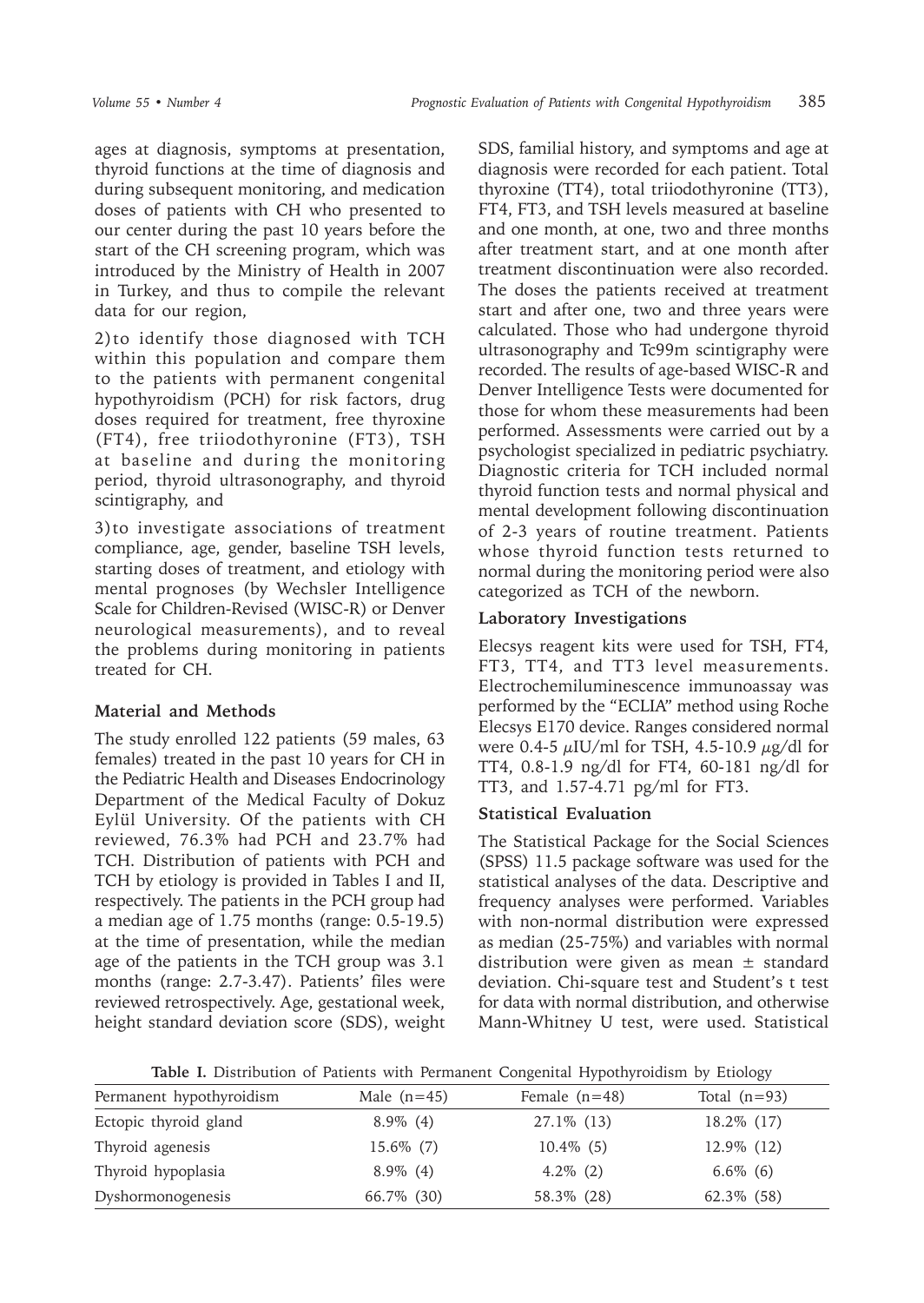|                               |               |                 | $    \alpha$   |
|-------------------------------|---------------|-----------------|----------------|
| Transient hypothyroidism      | Male $(n=14)$ | Female $(n=15)$ | Total $(n=29)$ |
| Iodine exposure               | $28.6\%$ (4)  | $20\%$ (3)      | $24.1\%$ (7)   |
| Transient hypothyroxinemia    | $21.4\%$ (3)  | $\Omega$        | $10.3\%$ (3)   |
| Isolated hyperthyrotropinemia | $14.3\%$ (2)  | $26.7\%$ (4)    | $20.6\%$ (6)   |
| Maternal anti-thyroid drug    | O             | $6.7\%$ (1)     | $3.44\%$ (1)   |
| Prematurity                   | $\Omega$      | $20\%$ (3)      | $10.3\%$ (3)   |
| Etiology unknown              | $35.7\%$ (5)  | 26.7% (4)       | $31\%$ (9)     |

**Table II.** Distribution of Patients with Transient Congenital Hypothyroidism by Etiology

significance was set at  $p < 0.05$ .

### **Results**

Median gestational age was 39 weeks (range: 38-40 weeks) for the patients with PCH and 39 weeks (range: 37-40 weeks) for those in the TCH group  $(p=0.675)$ . Of the patients in the PCH group,  $45.2\%$  (n=42) presented to our clinic after two months, while diagnosis and treatment of 20.7%  $(n=6)$  of the patients with TCH were delayed beyond two months.

The proportion of patients with preexisting symptoms at presentation was 20.4% in the PCH group versus 3.4% in the TCH group, with a statistically significant difference between the two groups  $(p=0.041)$ . The most common symptom at presentation was prolonged jaundice in both groups. Thyroid ultrasonography was normal in 55.9% of the patients with PCH versus in 93.1% in the TCH group, and the difference between the two groups was significant  $(p<0.001)$ . Of the Tc99m scintigraphy analyses performed in the PCH group, 37.5% yielded normal results compared to 95.5% in the TCH group (p<0.001). Among the patients in the PCH group, those with dysgenesis and suspected dyshormonogenesis differed significantly in TSH levels at the time of diagnosis (p=0.01), while FT4 ( $p=0.055$ ) and FT3 ( $p=0.353$ ) levels did

**Table III.** Comparison of Patients with Permanent and Transient Congenital Hypothyroidism by Birth Weight, Hormone Levels at the Time of Diagnosis and Treatment Doses

| Variable                                             | Permanent hypothyroidism | Transient hypothyroidism | p value |
|------------------------------------------------------|--------------------------|--------------------------|---------|
| Birth weight* (kg)                                   | 3.24 (2.97-3.60)         | $3.1(2.7-3.47)$          | 0.411   |
| TSH level at the time of<br>diagnosis* $(\mu$ IU/ml) | 66 (18-100)              | $15(9.01-15.1)$          | < 0.001 |
| FT4 level at the time of<br>diagnosis $#$ (ng/dl)    | $0.83 \pm 0.44$          | $0.93 \pm 0.41$          | 0.279   |
| FT3 level at the time of<br>diagnosis $# (pg/ml)$    | $3.01 \pm 1.55$          | $3.32 \pm 1.66$          | 0.577   |
| TT3 level at the time of<br>diagnosis $#$ (ng/dl)    | $2.06 \pm 2.84$          | $3.02 \pm 3.04$          | 0.108   |
| TT4 level at the time of<br>diagnosis * $(\mu g/dl)$ | $2.4(1-6.9)$             | 9.9 $(4.5 - 10.9)$       | 0.009   |
| Treatment dose at baseline#<br>$(\mu g/kg/g)$        | $10.13 \pm 4.38$         | $6.67 \pm 3.97$          | < 0.001 |
| Treatment dose after 1 year #<br>$(\mu g/kg/g)$      | $4.79 \pm 2.09$          | $3.46 \pm 1.23$          | 0.003   |
| Treatment dose after 2 years#<br>$(\mu g/kg/g)$      | $4.08 \pm 1.45$          | $2.28 \pm 1.07$          | < 0.001 |
| Treatment dose after 3 years#<br>$(\mu g/kg/g)$      | $3.41 \pm 1.47$          | $2.16 \pm 1.22$          | 0.002   |

\*: Variables with non-normal distribution were expressed as median (25-75%) percentile, using Mann-Whitney U test.

#: Variables with normal distribution were expressed as mean ± standard deviation, using Student's t test.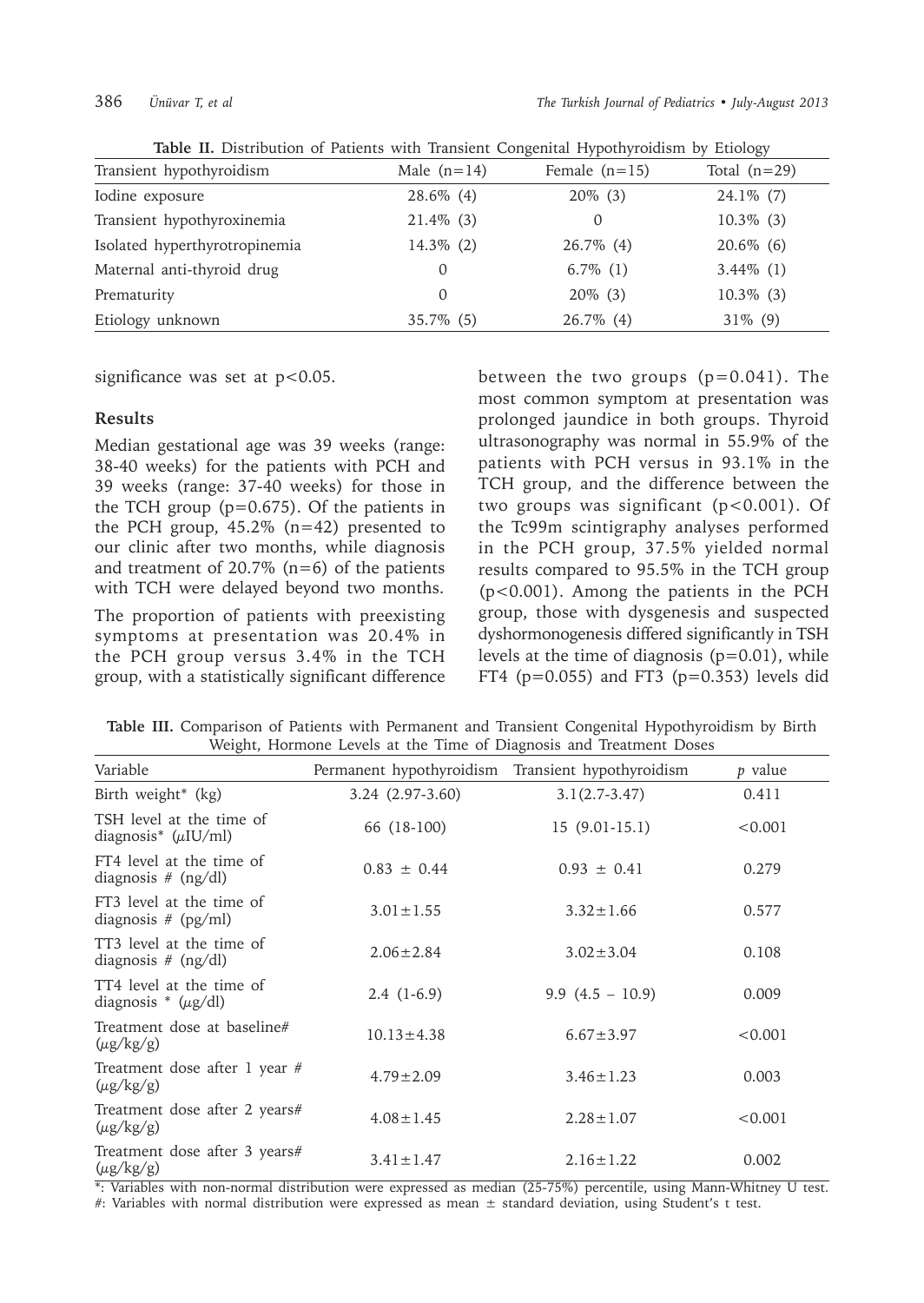|               | Permanent<br>hypothyroidism<br>$\%$ (n) | Transient<br>hypothyroidism % (n) | P value |
|---------------|-----------------------------------------|-----------------------------------|---------|
| WISC-R        |                                         |                                   | 0.497   |
| Normal        | $60\%$ (6)                              | $100\%$ (3)                       |         |
| Impaired      | $40\%$ (4)                              | 0(0)                              |         |
| <b>DENVER</b> |                                         |                                   | 0.645   |
| Normal        | 76.9% (20)                              | $90\%$ (9)                        |         |
| Impaired      | $23.1\%$ (6)                            | $10\%$ (1)                        |         |

**Table IV.** Denver and WISC-R Intelligence Tests in Permanent and Transient Hypothyroidism

not vary significantly.

The groups of patients with PCH and TCH did not differ significantly in birth weight (p=0.411). Serum TSH levels measured at the time of diagnosis were significantly higher in the PCH group than in the TCH group, and TT4 levels were significantly lower (p<0.001). There were significant differences between the two groups both in the treatment doses required at baseline and in doses used after 1, 2 and 3 years of therapy (Table III).

The groups of patients with PCH and TCH differed also for the time that TSH levels decreased below 5 mIU/ml following L-thyroxine therapy  $(30.41 \pm 10.52$  days for the PCH group vs.  $25.29 \pm 9.92$  days in the TCH group; p=0.004). TSH and FT4 levels measured one month after attempting to discontinue treatment at the age of three differed significantly between the groups  $(p<0.0001$  and  $p=0.041$ , respectively).

The patients with PCH and TCH treated in our clinic did not differ significantly in terms of Denver and WISC-R test results (Table IV). Comparison of the age at the beginning of treatment and Denver intelligence test results demonstrated that none of the patients who started treatment before two months had impaired results on the Denver test, whereas the results were affected in all patients who

presented later than two months, with a significant difference between the groups (p=0.016) (Table V). Data with relevant impact on the intelligence test results were not noted for other variables.

## **Discussion**

The concept of TCH becomes more prominent with the increasing use of newborn screening tests in our country and worldwide. Gaudino et al.<sup>6</sup> identified PCH in 68% and TCH in 32% of 79 patients with CH in France. Similarly, a study in Turkey found that 30% of 182 patients had TCH7. Of the patients with CH treated in our polyclinic, 76.3% had PCH and 23.7% had TCH. Both the rates reported in the literature and determined in our study seem to be higher than the estimated figures. The clinical relevance of this is that patients, being diagnosed with hypothyroidism, are forced to receive avoidable long-term L-thyroxine treatment, which indicates how important it is to differentiate the patients with CH on an etiological basis at the time of diagnosis as soon and as accurately as possible. Lombard et al.8 emphasized that the most frequent finding in TCH was increased urinary iodine levels. The most common cause in our patients with TCH was increased iodine exposure associated with iodinecontaining substances and umbilical care. Urinary iodine levels, however, were not measured, which

**Table V.** Comparison of the Age at Starting Treatment and Denver Intelligence Test Results

|                          | Time of treatment<br>$< 2$ months (n) | Time of treatment<br>$>2$ months (n) | P value |
|--------------------------|---------------------------------------|--------------------------------------|---------|
| Denver intelligence test |                                       |                                      | 0.016   |
| Normal                   | 29                                    |                                      |         |
| Impaired                 |                                       |                                      |         |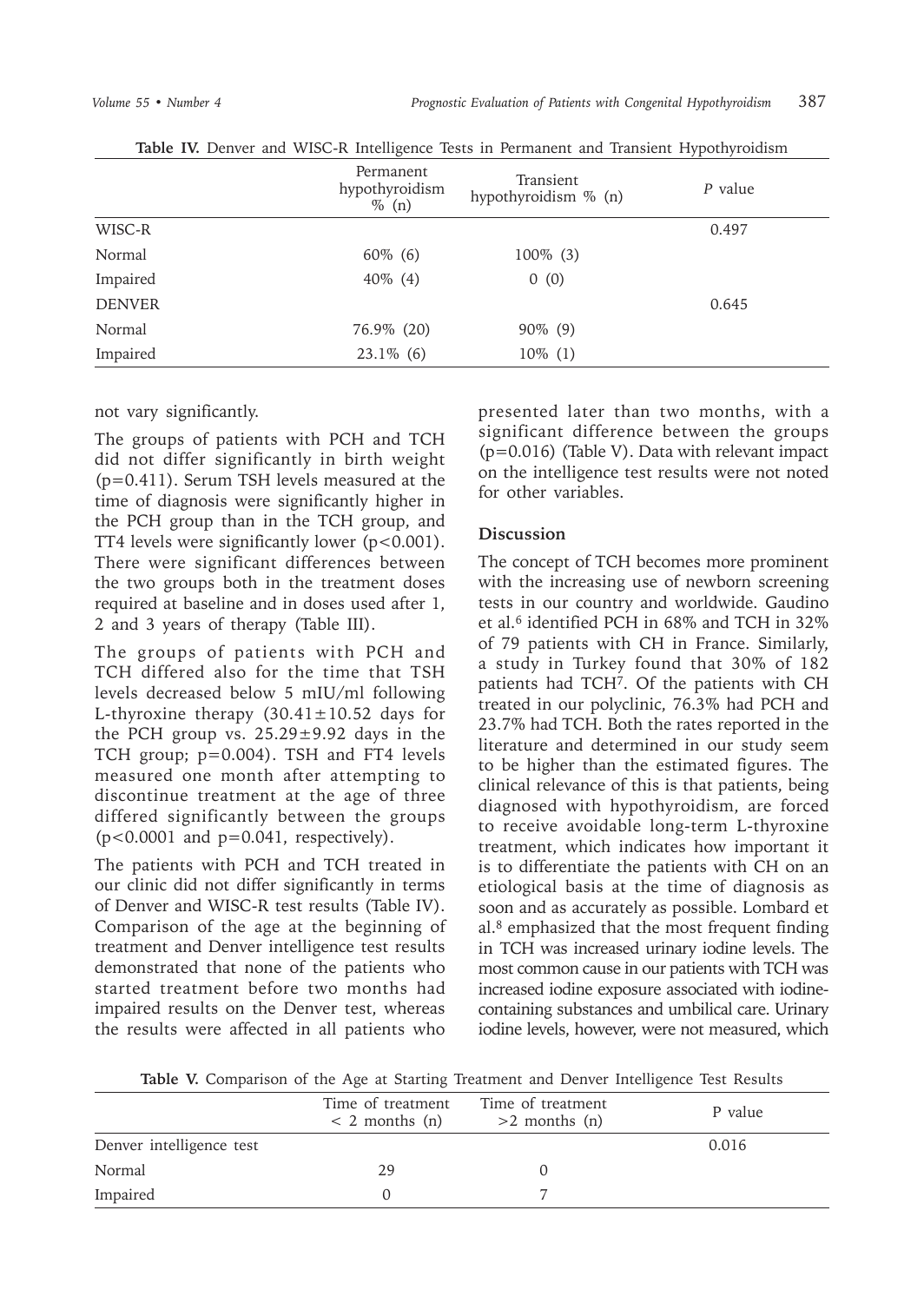was a limitation for our study. Studies similar to ours have determined prematurity as a risk factor for TCH69,10, although we did not identify a significant difference in terms of gestational ages between the PCH and TCH groups.

In geographical regions not characterized by iodine deficiency in the overall population, the most common cause of PCH is known to be thyroid dysgenesis, accounting for approximately  $75-85\%$  of the cases<sup>1-3,5</sup>. On the other hand, in studies by Gaudino et al. $6$  and Lombard et al. $8$ , the frequency of dyshormonogenesis was higher than of thyroid dysgenesis among patients with CH. In their analysis of patients with CH in the presence of parental consanguinity, the assessment of patients with PCH presenting to our polyclinic demonstrated that dyshormonogenesis was the most common cause, followed by thyroid dysgenesis. We believe that this difference between the results is associated with the higher frequency of consanguineous marriage in our region, the small patient population or presence of undiagnosed familial history of CH.

In a previous study, the time to start treatment was shorter in patients with PCH compared to those with TCH, although the difference was not statistically significant<sup>11</sup>. In our study, 45.2% of the patients in the PCH group presented to our clinic after two months, while diagnosis and treatment of 20.7%  $(n=6)$  of the patients with TCH were delayed beyond two months. Although the difference is not significant, this data alone indicates that CH screening programs are necessary in our country.

Clinical diagnosis of CH is possible in only 5% of the cases during the neonatal period3. In light of the results of our study, patients symptomatic at the time of diagnosis may suggest that the onset of the event had been during the intrauterine period, the exposure had an early onset, and the prognosis could be permanent.

In a study with Turkish children, thyroid scintigraphy and thyroid ultrasonography were normal in all 54 patients with TCH7. In a study by Kreisner et al.<sup>12</sup>, thyroid ultrasonography was normal in all subjects in the TCH group, while abnormal results were noted with thyroid scintigraphy for three of 12 subjects. Of these, two subjects had loss of gland function

and one had involvement in the superior section of the gland. In a study from France, TCH was identified in 38% of the newborns with normally localized thyroid gland<sup>6</sup>. A significantly lower numbers of pathologies were identified with thyroid ultrasonography and thyroid scintigraphy in patients with TCH than in those with PCH presenting to our polyclinic. Therefore, normal findings with thyroid ultrasonography and thyroid scintigraphy taken at the time of diagnosis may indicate a higher probability of a transient course for CH. The major challenge in imaging is PCH and patients for whom the imaging demonstrated thyroid glands of normal size, function and localization. More detailed studies are needed on this issue.

Consistent with our findings, Hashemipour et al.11 found significantly higher TSH levels as measured at the time of diagnosis in patients in the PCH group compared to the TCH group. Although this study did not note a difference in T4 levels, in a study from our country, serum TSH levels were significantly higher, while FT4 levels were significantly lower at the time of diagnosis in the PCH group compared to the TCH group<sup>7</sup>. TSH levels measured at the time of diagnosis were significantly higher and TT4 levels were significantly lower in the PCH group than in the TCH group. Given these results, it should be borne in mind that initial measurements of serum TSH and T4 may be a predictive factor in differentiating PCH from TCH, although there are studies that do not support this.

Several studies in the literature demonstrated that patients with PCH required higher doses of L-thyroxine for TSH and FT4 normalization<sup>11,13,14</sup>. Similarly, other studies have also shown that low-dose L-thyroxine therapy was sufficient for maintaining normal thyroid hormone levels, growth and development in patients with TCH15,16. In our study, significant differences were noted between the groups of patients with PCH and TCH both in L-thyroxine therapeutic doses required at the treatment start and in treatment doses after 1, 2 and 3 years of therapy. L-thyroxine dose requirement in the PCH group was higher than in the TCH group, consistent with the literature. Results from all these studies may suggest that the prognosis of hypothyroidism could be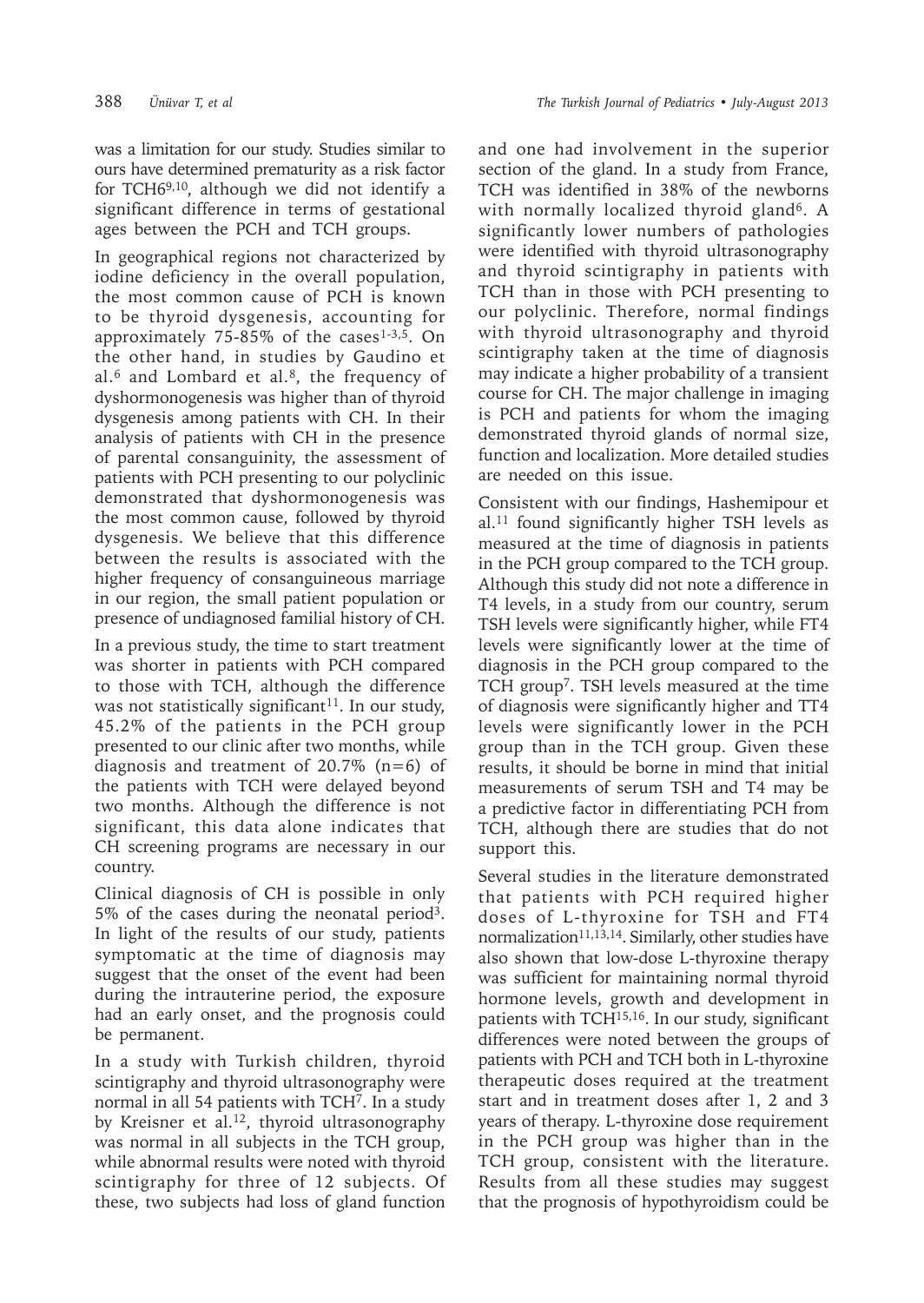predicted by evaluating the dose of L-thyroxine required to normalize TSH levels in a short period of time. In a study by Gaudino et al.<sup>6</sup>, TSH levels following treatment discontinuation were significantly lower in the PCH group, as would be anticipated. In our study, TSH and FT4 levels measured one month after attempting to discontinue treatment at the age of three differed significantly between the groups. In the monitoring of patients with CH, when the intention is to discontinue the drug at the end of three years, serum TSH and FT4 levels should be measured again after one month at the latest for the differential diagnosis. Delaying the measurement beyond one month may compromise the patients in terms of mental prognosis.

Although there are several studies in the literature that demonstrate that TSH levels return to normal after one month of treatment on average, no data on its correlation with TCH could be retrieved<sup>4,13,14,17,18</sup>. Salerno et al.<sup>14</sup> emphasized that the time for increased TSH to normalize was a major indicator of whether mental development would be affected. In our study, the time for TSH levels to decrease below 5 mIU/ml following L-thyroxine therapy was significantly lower in the PCH group than in the TCH group. Although the number of patients was limited, we can conclude based on the data obtained in the present study that the patients whose TSH levels return to normal in less than 30 days have a higher probability for transient type of hypothyroidism.

The study by Yang et al.<sup>15</sup> demonstrated that physical and mental development of patients with TCH during one-year monitoring after discontinuation of treatment at the age of 2-3 was similar to that in healthy children. In a meta-analysis of seven studies, Derksen-Lubsen et al.<sup>19</sup> compared 670 children with CH and 570 controls, and found a reduced IQ score by 6.3 for children with severe CH compared to the control group. Kreisner et al.20 also demonstrated that baseline T4 levels as well as the mother's educational level and frequency of follow-up visits had effects on cognitive functions. The patients with PCH and TCH treated in our clinic did not differ significantly in terms of Denver and WISC-R test results. This indicates that starting treatment at appropriate doses and close monitoring with frequent visits contribute

to normal motor and mental development in patients with PCH.

Many studies in the literature demonstrate a marked improvement in IQ levels in children whose treatments were started within the first two weeks, indicating that the severity of CH may be compensated by early onset of treatment<sup>21-23</sup>. Kempers et al.<sup>24,25</sup>, however, reported that the severity of CH rather than the time of starting treatment was more predictive of long-term outcomes in cognitive and motor functions. In our study, comparison of the age at starting treatment and Denver Intelligence Test results demonstrated that none of the patients who started treatment before two months had impaired results with the Denver test, whereas the results were affected in all patients who presented later than two months for any reason, with a significant difference between the groups. Although the severity of CH is a determinant for mental prognosis, the favorable effects of early onset of treatment on motor and cognitive functions cannot be ignored. Therefore, treatment at appropriate doses should be initiated as soon as CH is diagnosed without losing time for etiologic investigations.

Significant differences in serum TSH and FT4 levels have been reported between CH patients with thyroid dysgenesis and with dyshormonogenesis7. Since, among the patients in the PCH group, those with dysgenesis and suspected dyshormonogenesis also differed significantly in TSH levels at the time of diagnosis in our study, primarily PCH and thyroid dysgenesis as the etiology should be considered in patients, particularly in those with very high TSH levels.

### **In conclusion:**

1-Both the rates reported in the literature and determined in our study seem to be higher than the estimated figures. The clinical relevance of this is that patients diagnosed with hypothyroidism are forced to receive avoidable long-term L-thyroxine treatment.

2-The presence of symptoms in patients at the time of diagnosis may suggest that the onset of the event had been during the intrauterine period, the exposure had an early onset, and the prognosis could be permanent.

3-Initial measurements of serum TSH and T4 may be a predictive factor in differentiating